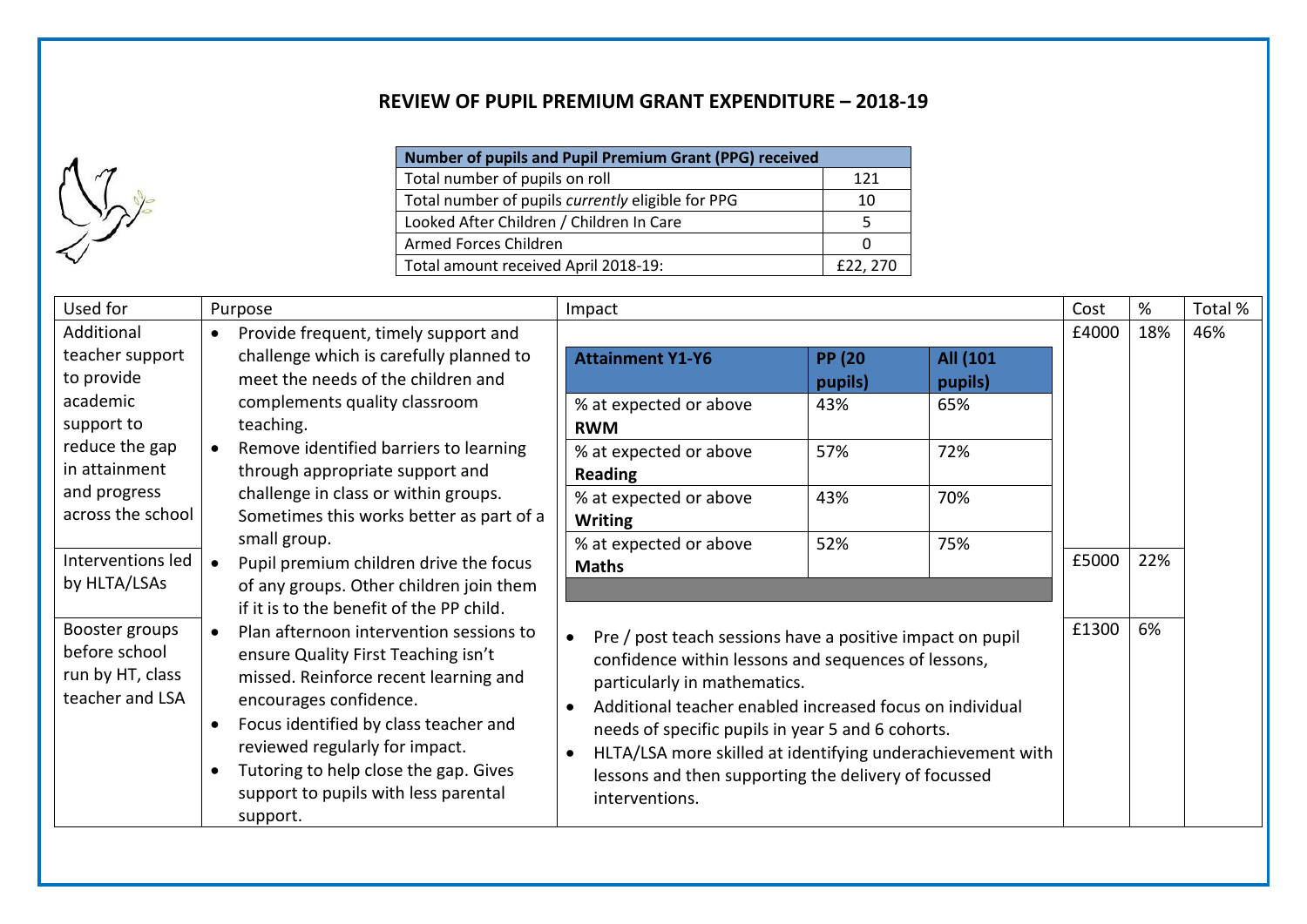|                         | Smaller groups allows for more focused<br>$\bullet$<br>support and encourages confidence in<br>learners. Allows greater focus on<br>targets.                                                                                                                              |                                                                                                                                                                                                                                                                                                                                                                                             |       |      |       |
|-------------------------|---------------------------------------------------------------------------------------------------------------------------------------------------------------------------------------------------------------------------------------------------------------------------|---------------------------------------------------------------------------------------------------------------------------------------------------------------------------------------------------------------------------------------------------------------------------------------------------------------------------------------------------------------------------------------------|-------|------|-------|
| Arts Therapy            | Use the creative process of art making to<br>$\bullet$<br>improve and enhance the physical,<br>mental and emotional well-being of<br>looked after pupils.<br>Manage behaviours, process feelings,<br>$\bullet$<br>reduce stress and anxiety, and<br>increase self-esteem. | Increase in ability to self-regulate and recognise a range of<br>emotions within themselves.<br>Pupils attending Arts Therapy sessions are much better<br>$\bullet$<br>prepared for the demands of life in the classroom and are<br>therefore better able to meet their academic potential.                                                                                                 | £9500 | 43%  | 89%   |
| Resources               | Remove barriers to learning, e.g. provide<br>$\bullet$<br>revision guides, provide high quality<br>reading material to raise reading<br>attainment.<br>Provide opportunities for home learning,<br>$\bullet$<br>e.g. subscription to online<br>phonics/reading resources. | Increased number of reading books in the school library and<br>$\bullet$<br>the overall reading scheme.<br>Children have the opportunity to extend and reinforce their<br>$\bullet$<br>learning re specific skills, particularly in maths.<br>Children access learning out of school using programmes<br>$\bullet$<br>such as 'Nessy' and this helps to reinforce school-based<br>learning. | £1000 | 4%   | 93%   |
| Trips and<br>enrichment | Residential trips, e.g. Whitemoor Lakes<br>$\bullet$<br>for Y5/6.<br>Participation in workshops to raise<br>$\bullet$<br>aspirations and build learning power.                                                                                                            | Children are given the opportunity to experience time away<br>$\bullet$<br>from home. For some children, this is the first time. These<br>opportunities enriched their lives giving life experiences and<br>providing significant impact on well-being, independence,<br>confidence, team building and social skills.<br>Children confidently joined in and tried new things.               | £500  | 2%   | 95%   |
| Family support          | Cool Milk scheme for KS1 Pupils.<br>$\bullet$<br>Support with costs of school uniform.<br>$\bullet$<br>Provide adequate nutrition when<br>needed.                                                                                                                         | Uniform funding ensures that the school uniform policy and<br>$\bullet$<br>expectations are complied with. Appropriate PE clothing is<br>evident in PE lessons as well.                                                                                                                                                                                                                     | £350  | 1.5% | 96.5% |